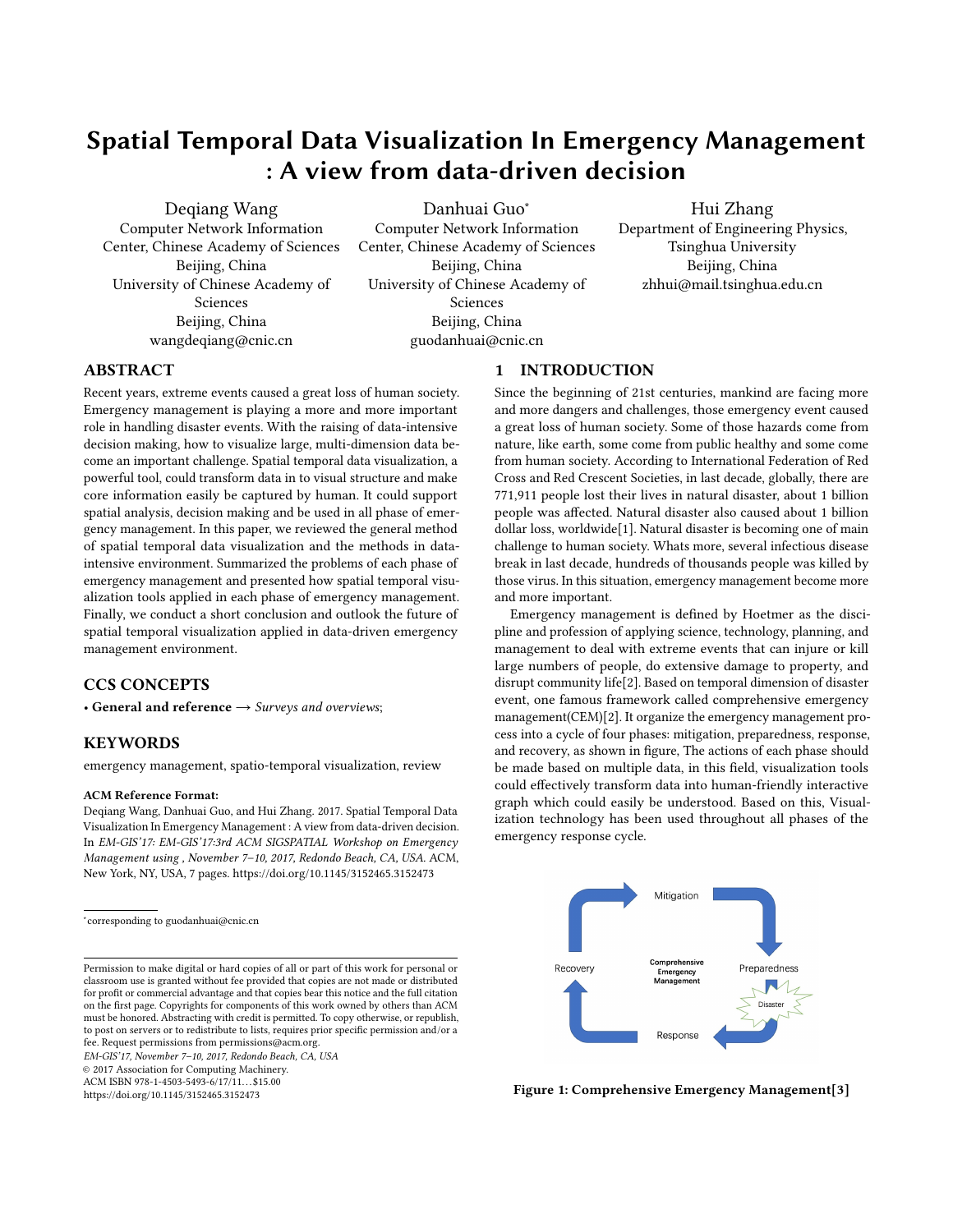EM-GIS'17, November 7-10, 2017, Redondo Beach, CA, USA D. Wang et al.

Traditional emergency management is always model-driven. Since the raise of the fourth paradigm: data-intensive scientific discovery[\[4\]](#page-5-3), data driven decision making become more and more important. It is critical to visualize data in a direct way to represent data attributes. Through all phases of emergency management, many of the critical problem that arise are inherently spatial. Whether an analyst is assessing the potential impact of a hazard, or an emergency manager is identifying the best evacuation routes during a disaster, or a civil engineer is planning a rebuilding effort following a disaster, all of these individuals face tasks with a strong spatial component [7]. For this reason, spatio-temporal data visualization technology is a valuable framework to handle emergency management.

Spatial temporal visualization is one import area of data visualization. A picture is worth than thousands of words. About 80% of the information obtained from the outside world comes from the eyes.[\[5\]](#page-5-4) Using data visualization tools could make data features intuitively captured by decision maker. The general process of data visualization is shown as Figure 2, first, transform raw data into table formats and then using visual mapping method to change data table into visual structures, finally, view transformations integrate visual structures into views which human can see. Visual mappings is the most important step in these three steps.



Figure 2: information visualization reference model[\[5\]](#page-5-4)

It makes data visualization as a powerful tool which could transform data into vison and make data feature easily captured by human. In the emergency management environment, many data containing geo-location and temporal tag, choosing a right way to present data will make the situation quickly be understood. It could support decision making.

In this paper we will make an analytics review spatial temporal data visualization technique and its applications developed in emergency management. The remained section is arranged as below: Section 2 describe the traditional spatial temporal data visualization technology and data-driven environment spatial temporal data visualization method, Section 3 show the visualization needs of each phase in emergency management, Section 4 describe the examples of visualization methods applied in emergency management and finally we conduct a short conclusion and outlook

#### 2 SPATIAL TEMPORAL VISUALIZATION AND EMERGENCY MANAGEMENT

Spatio-temporal data was defined as data with geo-location and temporal tags. In the condition of sensors and mobile device widely used, spatio-temporal data become easily gathered data[\[6,](#page-5-5) [7\]](#page-5-6). In the era of big data, because of rich spatio-temporal data, spatiotemporal data visualization is becoming a hot research spot. How to combine the spatial and temporal attribute, present the relationship

between spatio-temporal attribute and other attributes, combine the spatio-temporal data visualization and cartographical, visually show the multiple dimension of data and present real-time data in a visual method, are important research areas.[\[8\]](#page-5-7)

There are a lot of methods focus on how to present spatial temporal data. In the data-intensive environment, combining big data analysis tools and support collaborative visualization is a important part of modern spatial temporal visualization methods.

### 2.1 General Spatial Temporal Visualization Methods

The basic idea of data visualization is to present every features of data with basic element of graph. That means a graph could present a large volume of data and could reflect multiple data dimension, which could make people analysis data from various perspective[\[9\]](#page-5-8). MacEachren concluded the research challenges in spatial temporal visualization[\[10\]](#page-5-9), Andrienko reviewed the spatio-temporal visualization by tasks and solutions[\[11\]](#page-5-10). There are many tools were built to visualize spatial temporal data[\[12](#page-5-11)[–14\]](#page-5-12)

The widely used methods of spatial temporal data visualization methods include spatial data visualization methods, temporal data visualization methods, spatio-temporal data visualization methods.

Spatial data visualization methods. Spatial data visualization have a long history[\[15\]](#page-5-13). Spatial data inherently have geography component. There are many visualization technology based on map, traditional maps are static, it help human know spatial information for centuries but it is hard to use static map represent multiple attribute of data. Comparing to traditional map, computer-based spatial visualization tools have two new properties: interactivity and dynamic[\[11\]](#page-5-10), which make the tools have ability to answer users questions and show object variation in given constrains.

Spatial visualization methods, with interaction, like scatter map[\[16\]](#page-5-14), heat map[\[17\]](#page-5-15), not only could use the shape or color of one point could represent multiple attribute, but also could add information into point when you click your mouse like in Echarts, D3 and R.

Temporal data visualization methods. Time series data is a kind of widely used data. There are many ways to visualization the time series data, like histogram, line chart or amination technology. Daassi made a taxonomy of temporal data visualization[\[18\]](#page-5-16)

Parallel coordinates, another widely used temporal visualization technology, builds reflection between ordinates on which draw line to represent data attributes. It was firstly used to represent multi-dimension data[\[19\]](#page-5-17). It is also could represent multi-dimension temporal data with multiple data attributes.



Figure 3: parallel coordinates[\[20\]](#page-5-18)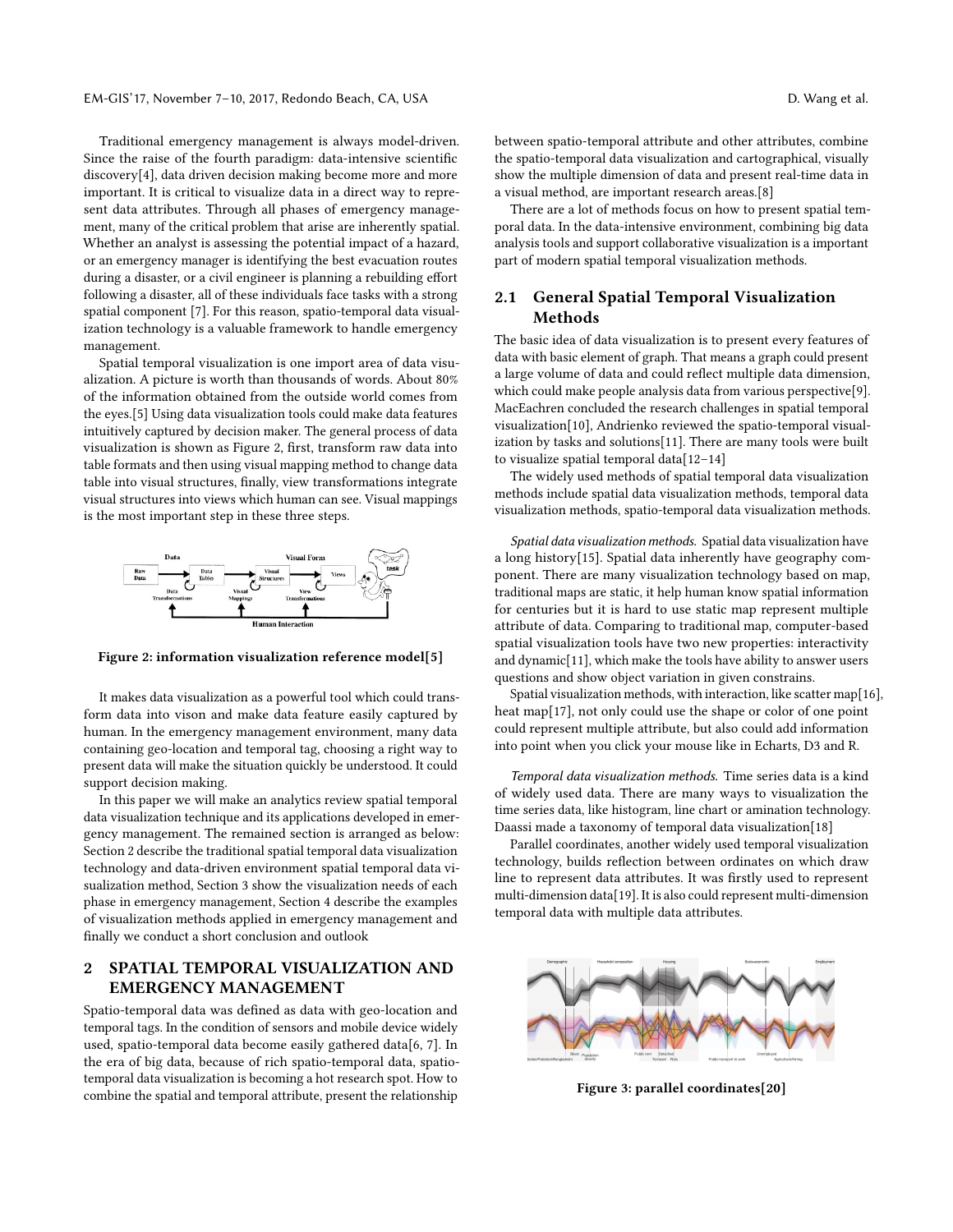Spatial Temporal Data Visualization In Emergency Management EM-GIS'17, November 7–10, 2017, Redondo Beach, CA, USA

Spatio-Temporal data visualization methods. To reflect the relationship between location variation and time changing, one effective method of spatio-temporal visualization called flow map[\[21\]](#page-5-19) which could compromise event temporal attribute and map. One example of flow map is the visualization of Napoleon attack Russia in 1812[\[21\]](#page-5-19) shown in Figure 4, it used flow map technology to combine big events temporal attribute with location information reflected in 2D plane.



Figure 4: Napoleon attack Russia in 1812[\[22\]](#page-5-20)

Space-time cube[\[23\]](#page-5-21) is a widely used technology of spatial temporal visualization. Space time cube uses a 3D way to represent location, time and event .The cube has on its base a representation of the geography (along the x- and y-axis), while the cubeâĂŹs height represents time (z-axis)[\[24\]](#page-5-22). There are many system based on space time cube[\[25](#page-5-23)[–27\]](#page-5-24). While the data volume is huge, the cube may be mix, Tominski use stack graph to multiple data attribute[\[28\]](#page-5-25). Space time cube has been used to represent GPS data, hurricane data and so on.[\[29\]](#page-5-26)



Figure 5: space time cube[\[30\]](#page-5-27)

The technology of map animation exploits the capability of the computer screen to rapidly update its contents: changes in data are represented by changes of a display[\[11\]](#page-5-10). It is an import method of visualization spatio-temporal data[\[31\]](#page-5-28). On one hand map could directly reflect the location information, on the other hand animation could make temporal attribute easily understand. In cartography, temporal animation is a widely used method, it deals with the depiction of dynamic events in chronological order and depicts actual passage of time in the world. In a temporal animation, 'world time' (e.g. days, centuries) is typically proportionally scaled to 'animation time' (e.g. typically seconds)[\[32\]](#page-5-29).

# 2.2 Spatial Temporal Visualization in Data-Intensive Environment

In the time of big data era, data-intensive environment and datadriven decision making become more and more important. Traditional visualization method facing new challenge. In this scope, data needed to be processed are so large that one single computer canâĂŹt deal with. Because of the volume of data, it is also hard to transmit data over internet. And with limit knowledge, in complex condition, decision always made by a group of experts[\[33\]](#page-5-30), how to use visualization tools to support collaborative work is also an important problem.

Visualization methods based on cloud computing . There are two general ways to overcome the problem caused by big data, using statistic way to minimize the data volume[ref], the other way is to use more machine to handle more data. In this paper, we focus on the last way to conquer the change of big data. Hu et al review the general methods to process big data[\[34\]](#page-5-31), Ren[\[8\]](#page-5-7), Zhang[\[35\]](#page-5-32)reviewed the technology of apply visualization tools into big data environment.

Visualization based on cloud computing combines big data technology and visualization technology. Generally, it use cloud computing technology to preprocess data, improve the data quality and generate spatial temporal data attributes. Then, it use visualization method to represent the features. Mao combine spark and visualization method develop a visualization system[\[36\]](#page-5-33), Eldawy developed HadoopViz[\[37\]](#page-5-34) based on Hadoop, Lu provide a framework for cloud-based visualization[\[38\]](#page-5-35)

Collaborative Visualization methods. Collaborative visualization is the shared use of computer-supported, (interactive,) visual representations of data by more than one person with the common goal of contribution to joint information processing activities.[\[5\]](#page-5-4) Guo developed a collaborative visualization architecture for spatial temporal data applied in emergency.[\[39\]](#page-5-36), Hutanu think one of the most important issues in collaborative visualization is the latency. Hutanu developed a distribute system based on high speed network[\[40\]](#page-5-37)

# 2.3 Spatial Temporal Visualization Tools

There are many valuable spatial temporal data visualization tools as open source program. Most of them have the basic methods of spatial temporal. And each of them have their own advantage and disadvantages. Table 1, shows some widely used spatial temporal data visualization tools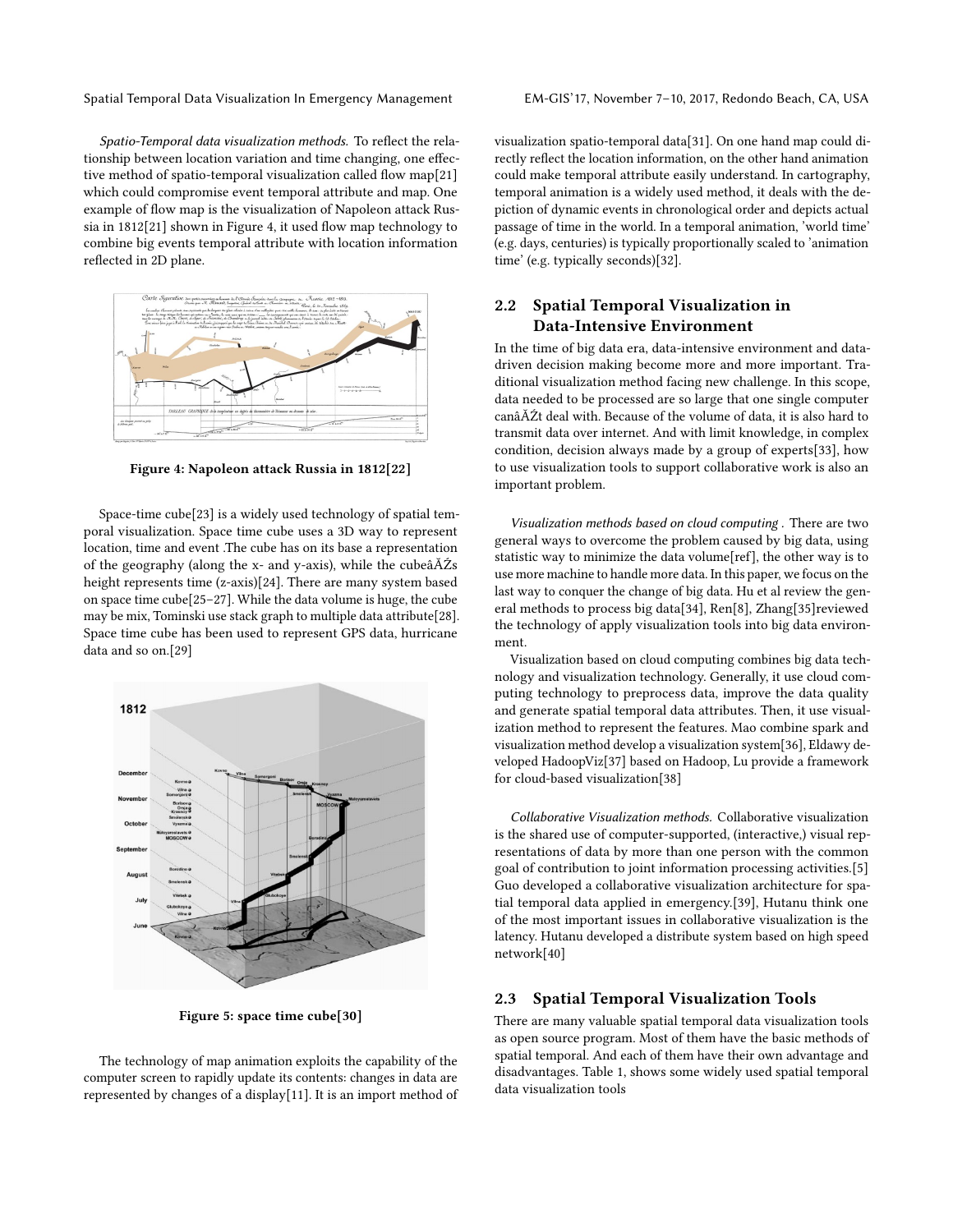EM-GIS'17, November 7-10, 2017, Redondo Beach, CA, USA D. Wang et al.

Table 1: open-source visualization tools

| Name        | Program<br>language | Website                       |
|-------------|---------------------|-------------------------------|
| $D3$ .js    | Javascript          | https://d3js.org/             |
| Echarts.js  | Javascript          | http://echarts.baidu.com/     |
| Matlibplot  | Python              | http://matplotlib.org/        |
| Ggplot2     | R                   | http://ggplot2.org/           |
| Leaflet     | Javascrpt           | http://leafletjs.com/         |
| Polymaps    | Javascript          | http://polymaps.org/          |
| OpenLayers  | Javascript          | http://openlayers.org/        |
| Kartograph  | Python,             | http://kartograph.org/        |
|             | Javascript          |                               |
| Exhibit     | Javascript          | http://www.simile-            |
|             |                     | widgets.org/                  |
| Modest Maps | Javascript,         | http://modestmaps.com/        |
|             | Python,             |                               |
|             | PHP                 |                               |
| Tableau     |                     | https://public.tableau.com/s/ |

#### 2.4 Challenge in Emergency Management

Because of emergency management data have multiple features which makes data analysis facing a great challenge. In all phases of emergency management, the action of emergency management and event itself will generate huge volume data from multiple source such as government reports, news, tweets, satellite images, etc. and the data formats will not be uniformed. However, those data always contain geo-spatial information or could implicit location information.

Some emergency situation need to present real-time data for decision making and strategy making. For example, monitoring the water level of the river in order to know whether there will be a flood. If the data canâĂŹt reflect the real time situation, it will be meaningless. When an emergency event occur, like an earthquake, it is important to present the up-to-date information for rescuing people who suffering during the disaster.

Some situation need to be examined from a geographic perspective over time. For example, with a phenomenon like the Avian Flu virus, information about where and when deaths and illnesses are occurring is relevant input to policy decisions for public officials internationally and not only for officials in the locations where the illnesses/deaths are occurring. Actors at multiple scales must be informed about the spread of the disease to prepare accordingly, be kept aware of the effectiveness of preventive strategies in use by others, and understand the interconnected hierarchies of relevant events and information at many levels.

During emergency management cycle, decisions always made by a group of experts. It is also important that sharing information between different experts. Because of the multiple source of data, for supporting decision make will need domain experts in every aspect of data.

# 2.5 Spatial Temporal Data Visualization in Emergency Management

Facing the challenges of emergency management, spatial temporal data visualization is a great tool to support decision making, spatial analysis and sharing information. There are some challenges which are through all phases of emergency, like data volume, data dimension(see Table 2 ). Each phase also have some unique demand from spatial temporal visualization tools.

Table 2: general need and methods

| Challenge                                                                     | Method                                                                                                                                  |  |
|-------------------------------------------------------------------------------|-----------------------------------------------------------------------------------------------------------------------------------------|--|
| Monitoring<br>attribute<br>change, like population,<br>temperature, etc       | Map Amination, space-time<br>cube, map iteration, flow<br>map                                                                           |  |
| Represent multiple data di-<br>mension<br>Represent very large data<br>volume | Multiple-dimension scatter<br>map with interaction<br>Cloud visualization, high-<br>performance visualization,<br>partial visualization |  |

Mitigation. In the phase of mitigation, the purpose of this phase is to elimination or reduce the probability of long-term risk to human life of property. Temporally, in emergency management this phase appear between disasters. In this phase, the main goal is to prevent disaster occur or forecasting the disaster[\[41,](#page-5-38) [42\]](#page-5-39). To achieve this goal, it is critical to make right mitigation strategy. That make using data to model the probability of a disaster occurrence become important. In order to support decision making and strategy making, there are a lot of visualization system being developing [\[13,](#page-5-40) [43,](#page-5-41) [44\]](#page-5-42). For example using spatial temporal visualization tools to represent the transmission of infectious disease like avian flu or zika virus, in this way to show the spread of disease support local government to make mitigation strategy[\[45\]](#page-5-43).



Figure 6: spread of zika virus[\[46\]](#page-5-44)

Simulating the disaster is also useful for mapping hazard. The spatial temporal visualization system also could represent multiple data and simulating the extreme event occur to practice the response action[\[47\]](#page-5-45).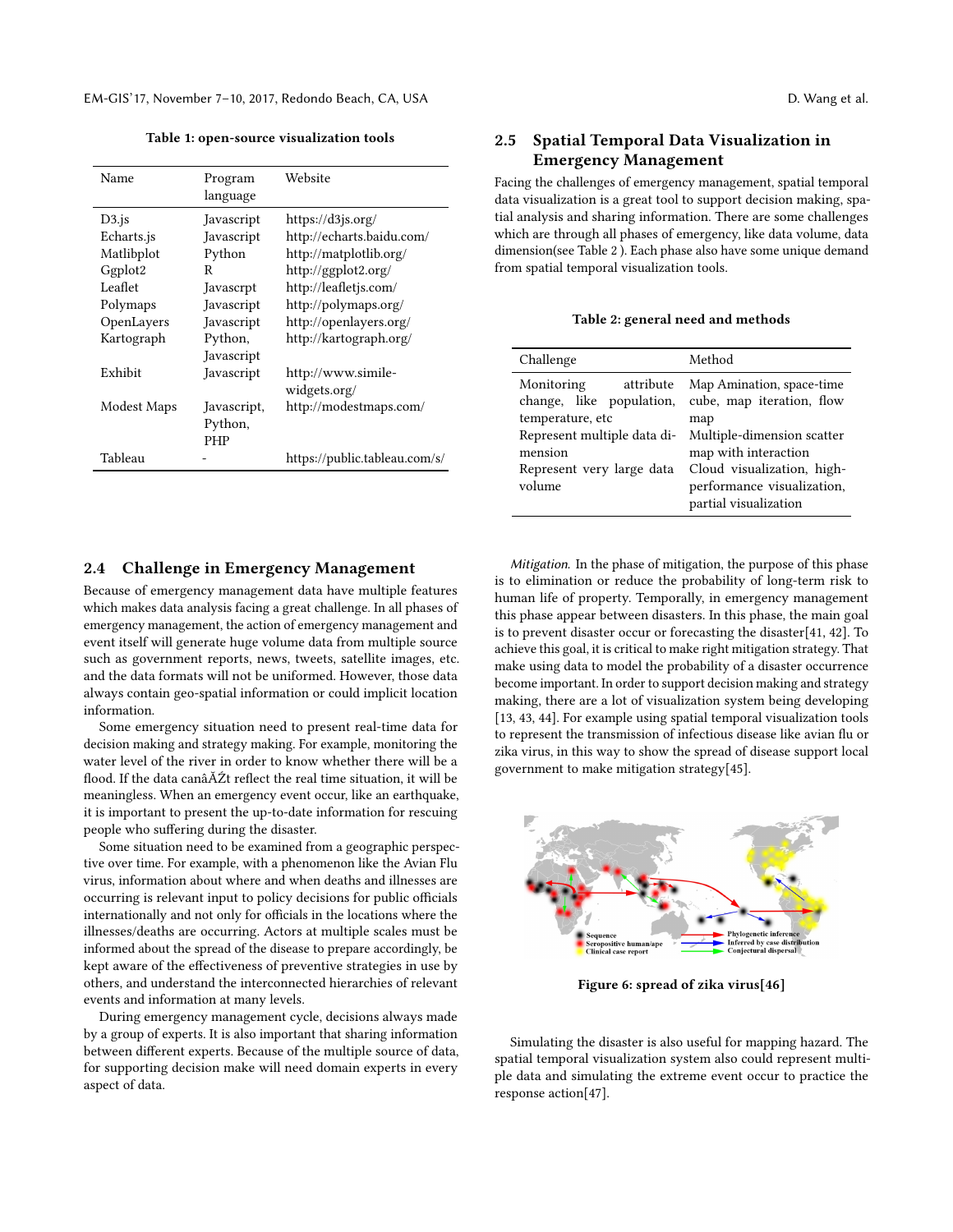Spatial Temporal Data Visualization In Emergency Management EM-GIS'17, November 7–10, 2017, Redondo Beach, CA, USA



Figure 7: simulate the schenario of event location[\[47\]](#page-5-45)

|  |  |  | Table 3: visualization need in mitigation |  |
|--|--|--|-------------------------------------------|--|
|  |  |  |                                           |  |

| Need                                      | Methods                                      | Example                      |
|-------------------------------------------|----------------------------------------------|------------------------------|
| Natural hazard as-<br>sessment            | Heat map, scatter Earthquake [48]            |                              |
| Find crsis cycle                          | map<br>Parallel                              | coordi- Infectious           |
|                                           | nates,Temporal<br>charts                     | disease[49]                  |
| Simulation disaster<br>to make mitigation | Map<br>space-time cube                       | $amination$ , Earthquake[47] |
| strategy                                  |                                              |                              |
| Finding<br>sion pattern                   | transmis- Flow map, scatter<br>map, heat map | Infectious<br>disease[50]    |

Preparedness and Response. In the phase of preparedness and phase of response. The two phases are right before and after disaster happen, in spatio-temporal visualization scope, there are many features in common. The plan made in preparedness phase is used in the phase of response[\[3\]](#page-5-2). When a disaster occur, response actions need to be taken quickly, which make decision maker face a hard problem, how capture the essential information from large amount and multi-source data in a short time and how to share information with other export. In the spatio-temporal visualization scope, that require visualization tools could quickly process multi-source, heterogeneous data and transform it into visual structure. Using cloud-based visualization technology, could conquer this problem[\[14,](#page-5-12) [37\]](#page-5-34)

Using amination could dynamic reflect the time changing data over disaster occur. It could support response decision making and there are many examples show the spatial temporal visualization tools to support response activity. For example, Bengtsson tracking population change during earthquake[\[51\]](#page-5-49)

To help disaster response, spatio-temporal visualization could support spatial decision. a famous example is John snow used map to find the source of cholera in London, 1854[\[52\]](#page-5-50), which help government make decision to prevent citizen from cholera.

It could also be used to support rescue action and victim evacuation. In on hander it could show the real-time situation of extreme event to victim and help disaster victim understanding the current

situation to find a safety way to escape from danger[\[53\]](#page-6-1). For example, the system that could help people find the shortest path to escape from emergency event.[54] On the other hand, it also could help rescue team find shorts path into disaster centers.[\[53](#page-6-1)[–55\]](#page-6-2)

Facing complex situation, response strategy always made by a group of experts. Spatial temporal data visualization could also be used to support collaborative sense-making in emergency[\[39,](#page-5-36) [56\]](#page-6-3).

Table 4: visualization need in preparedness and response

| <b>Needs</b>                                                                                                        | Methods                                                                                                                         | Example                                                         |
|---------------------------------------------------------------------------------------------------------------------|---------------------------------------------------------------------------------------------------------------------------------|-----------------------------------------------------------------|
| Real-time response cloud visualization<br>visualization<br>sion<br>planning<br>Rescue<br>and victim evacua-<br>tion | collaborative deci- Collaborative visu- Emergency<br>alization<br>amination,<br>Map<br>trajectory visualiza- event.[57]<br>tion | Emergency<br>event $[37, 39]$<br>event[ $39, 56$ ]<br>Emergency |

Recovery. In the phase of recovery, the goal of this phase is to make repair damage. In this phase, it is important to map damage assessment. Visualization tools could help this process, and in the phase of recovery, it is also important to education people to save themselves. Spatial temporal visualization method inherently have the ability to help people understand

#### Table 5: visualization need in recovery

| Needs                               | Methods                                                        |
|-------------------------------------|----------------------------------------------------------------|
| Rebuilt scenario                    | Map amination, map itera-<br>tion                              |
| Damage assessment<br>Risk Education | Heat-map<br>Map amination, map itera-<br>tion, space time cube |

#### 3 CONCLUSIONS

Since data-driven decision making become more and more important, it give spatial temporal visualization new meaning in emergency management. In order to conquer the challenge of modern emergency management, the technology of spatial temporal visualization is a necessary tool. In this paper we summarized the traditional spatial temporal method and its methods in data-intensive environment. Analysis the need of spatial temporal visualization in each phase of emergency management.

In the future, the spatial temporal visualization will play a more and more important role in dealing with disaster. As the boom of VR/AR technology, the improvement of interactivity, will make visualization method conduct knowledge more effective.

#### ACKNOWLEDGMENTS

This work is partly supported by Natural Science Foundation of China under Grant No.41371386, Beijing Natural Science Foundation under Grant No. 9172023 and National Key R&D Program of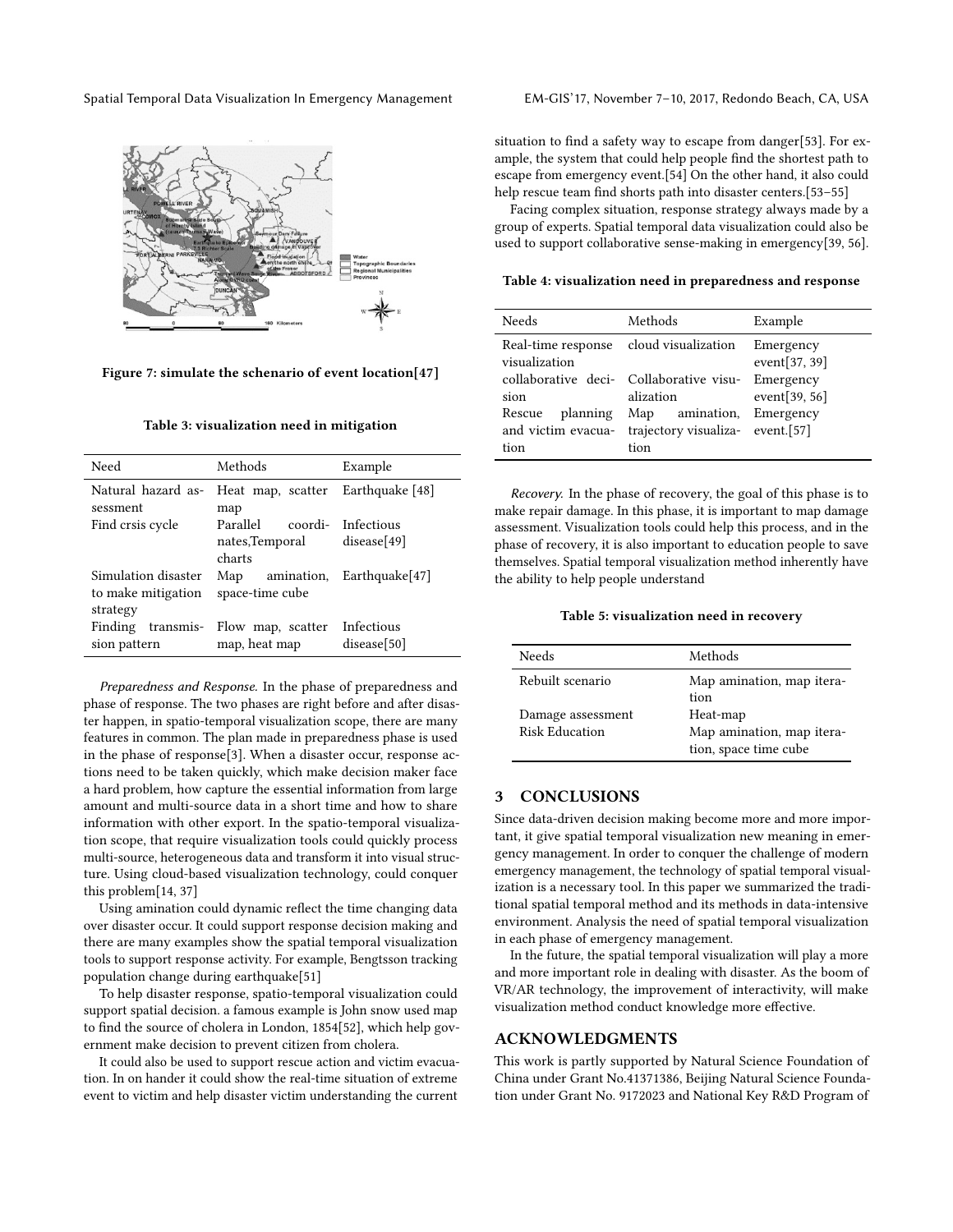EM-GIS'17, November 7-10, 2017, Redondo Beach, CA, USA D. Wang et al.

China (No. 2017YFC0803300). The funders had no role in study design, data collection and analysis, decision to publish, or preparation of the manuscript.

#### **REFERENCES**

- <span id="page-5-0"></span>[1] David Sanderson Sharma and Anshu. International Federation of Red Cross and Red Crescent Societies, 2016. Imprimerie Chirat, Lyon, France, 2016.
- <span id="page-5-1"></span>[2] Thomas E Drabek and Gerard J Hoetmer. Emergency management: Principles and practice for local government. INTERNATIONAL CITY MANAGEMENT ASSOCIATION, WASHINGTON, DC(USA). 1990., 1990.
- <span id="page-5-2"></span>[3] Thomas J Cova. Gis in emergency management. Geographical information systems, 2:845–858, 1999.
- <span id="page-5-3"></span>[4] Tony Hey, Stewart Tansley, and Kristin M Tolle. The fourth paradigm: dataintensive scientific discovery, volume 1. Microsoft research Redmond, WA, 2009.
- <span id="page-5-4"></span>[5] Stuart K Card, Jock D Mackinlay, and Ben Shneiderman. Readings in information visualization: using vision to think. Morgan Kaufmann, 1999.
- <span id="page-5-5"></span>[6] Gali Halevi and Henk Moed. The evolution of big data as a research and scientific topic: overview of the literature. Research Trends, 30(1):3–6, 2012.
- <span id="page-5-6"></span>[7] Tony Hey, Dennis Gannon, and Jim Pinkelman. The future of data-intensive science. Computer, 45(5):81–82, 2012.
- <span id="page-5-7"></span>[8] Lei Ren, Yi DU, Shuai Ma, XiaoLong Zhang, and GuoZhong Dai. Visual analytics towards big data. Journal of Software, 25(9):1909–1936, 2014.
- <span id="page-5-9"></span><span id="page-5-8"></span>[9] Julie Steele and Noah P. N Iliinsky. Beautiful visualization. O'Reilly Media, 2010. [10] Alan M MacEachren and Menno-Jan Kraak. Research challenges in geovisualiza-
- tion. Cartography and geographic information science, 28(1):3–12, 2001. [11] Natalia Andrienko, Gennady Andrienko, and Peter Gatalsky. Exploratory spatio-
- <span id="page-5-10"></span>temporal visualization: an analytical review. Journal of Visual Languages & Computing, 14(6):503–541, 2003.
- <span id="page-5-11"></span>[12] Terry Slocum, Stephen Yoder, Fritz Kessler, and Robert Sluter. Maptime: software for exploring spatiotemporal data associated with point locations. Cartographica: The International Journal for Geographic Information and Geovisualization, 37(1):15–32, 2000.
- <span id="page-5-40"></span>[13] Diansheng Guo, Jin Chen, Alan M MacEachren, and Ke Liao. A visualization system for space-time and multivariate patterns (vis-stamp). IEEE transactions on visualization and computer graphics, 12(6):1461–1474, 2006.
- <span id="page-5-12"></span>[14] Danhuai Guo and Yi Du. A visualization platform for spatio-temporal data: A data intensive computation framework. In Geoinformatics, 2015 23rd International Conference on, pages 1–6. IEEE.
- <span id="page-5-13"></span>[15] Menno-Jan Kraak and Ferjan Ormeling. Cartography: visualization of spatial data. Guilford Press, 2011.
- <span id="page-5-14"></span>[16] Christopher Ahlberg and Ben Shneiderman. Visual information seeking: Tight coupling of dynamic query filters with starfield displays. In Proceedings of the SIGCHI conference on Human factors in computing systems, pages 313–317. ACM.
- <span id="page-5-15"></span>[17] Leland Wilkinson and Michael Friendly. The history of the cluster heat map. The American Statistician, 63(2):179–184, 2009.
- <span id="page-5-16"></span>[18] Chaouki Daassi, Laurence Nigay, and Marie-Christine Fauvet. A taxonomy of temporal data visualization techniques. Information-Interaction-Intelligence, 5(2):41–63, 2005.
- <span id="page-5-17"></span>[19] Alfred Inselberg and Bernard Dimsdale. Parallel coordinates for visualizing multidimensional geometry, pages 25–44. Springer, 1987.
- <span id="page-5-18"></span>[20] Aidan Slingsby, Jason Dykes, and Jo Wood. Exploring uncertainty in geodemographics with interactive graphics. IEEE Transactions on Visualization and Computer Graphics, 17(12):2545–2554, 2011.
- <span id="page-5-19"></span>[21] Waldo R. Tobler. Experiments in migration mapping by computer. Cartography & Geographic Information Science, 14(2):155–163, 1987.
- <span id="page-5-20"></span>[22] Arthur H Robinson. The thematic maps of charles joseph minard? 1967.
- <span id="page-5-21"></span>[23] Torsten Hgerstraand. What about people in regional science? Papers in regional science, 24(1):7–24, 1970.
- <span id="page-5-22"></span>[24] Menno-Jan Kraak. The space-time cube revisited from a geovisualization perspective. In Proc. 21st International Cartographic Conference, pages 1988–1996.
- <span id="page-5-23"></span>[25] Peter Gatalsky, Natalia Andrienko, and Gennady Andrienko. Interactive analysis of event data using space-time cube. In Information Visualisation, 2004. IV 2004. Proceedings. Eighth International Conference on, pages 145–152. IEEE.
- [26] Tomoki Nakaya and Keiji Yano. Visualising crime clusters in a spaceÂľ time cube: An exploratory dataÂľ analysis approach using spaceÂľ time kernel density estimation and scan statistics. Transactions in GIS, 14(3):223– 239, 2010.
- <span id="page-5-24"></span>[27] Per Ola Kristensson, Nils Dahlback, Daniel Anundi, Marius Bjornstad, Hanna Gillberg, Jonas Haraldsson, Ingrid Martensson, Mathias Nordvall, and Josefine Stahl. An evaluation of space time cube representation of spatiotemporal patterns. IEEE Transactions on Visualization and Computer Graphics, 15(4):696–702, 2009.
- <span id="page-5-25"></span>[28] Christian Tominski, Heidrun Schumann, Gennady Andrienko, and Natalia Andrienko. Stacking-based visualization of trajectory attribute data. IEEE Transactions on visualization and Computer Graphics, 18(12):2565–2574, 2012.
- <span id="page-5-26"></span>[29] Gennady Andrienko, Natalia Andrienko, Heidrun Schumann, and Christian Tominski. Visualization of trajectory attributes in spaceÂĺCtime cube and trajectory wall, pages 157–163. Springer, 2014.
- <span id="page-5-27"></span>[30] Donna J Peuquet and Menno-Jan Kraak. Geobrowsing: creative thinking and knowledge discovery using geographic visualization. Information Visualization, 1(1):80–91, 2002.
- <span id="page-5-28"></span>[31] Menno-Jan Kraak, Rob Edsall, and Alan M MacEachren. Cartographic animation and legends for temporal maps: Exploration and or interaction. In Proceedings of the 18th International Cartographic Conference, volume 1, pages 253–261.
- <span id="page-5-29"></span>[32] Mark Harrower and Sara Fabrikant. The role of map animation for geographic visualization. Geographic visualization: concepts, tools and applications, pages 49–65, 2008.
- <span id="page-5-30"></span>[33] Petra Isenberg, Niklas Elmqvist, Jean Scholtz, Daniel Cernea, Kwan-Liu Ma, and Hans Hagen. Collaborative visualization: definition, challenges, and research agenda. Information Visualization, 10(4):310–326, 2011.
- <span id="page-5-31"></span>[34] Han Hu, Yonggang Wen, Tat-Seng Chua, and Xuelong Li. Toward scalable systems for big data analytics: A technology tutorial. IEEE access, 2:652–687, 2014.
- <span id="page-5-32"></span>[35] Leishi Zhang, Andreas Stoffel, Michael Behrisch, Sebastian Mittelstadt, Tobias Schreck, RenÂĺÂę Pompl, Stefan Weber, Holger Last, and Daniel Keim. Visual analytics for the big data era $\hat{A}a\hat{A}b$ a comparative review of state-of-the-art commercial systems. In Visual Analytics Science and Technology (VAST), 2012 IEEE Conference on, pages 173–182. IEEE.
- <span id="page-5-33"></span>[36] Peter Mell and Tim Grance. The nist definition of cloud computing. 2011.
- <span id="page-5-34"></span>[37] Ahmed Eldawy, Mohamed F Mokbel, and Christopher Jonathan. Hadoopviz: A mapreduce framework for extensible visualization of big spatial data. In Data Engineering (ICDE), 2016 IEEE 32nd International Conference on, pages 601–612. IEEE.
- <span id="page-5-35"></span>[38] Sifei Lu, Reuben Mingguang Li, William Chandra Tjhi, Kee Khoon Lee, Long Wang, Xiaorong Li, and Di Ma. A framework for cloud-based large-scale data analytics and visualization: Case study on multiscale climate data. In Cloud Computing Technology and Science (CloudCom), 2011 IEEE Third International Conference on, pages 618–622. IEEE.
- <span id="page-5-36"></span>[39] D Guo, J Li, H Cao, and Y Zhou. A collaborative large spatio-temporal data visual analytics architecture for emergence response. In IOP Conference Series: Earth and Environmental Science, volume 18, page 012129. IOP Publishing.
- <span id="page-5-37"></span>[40] Andrei Hutanu, Gabrielle Allen, Stephen D Beck, Petr Holub, Hartmut Kaiser, Archit Kulshrestha, Milo? Li?ka, Jon MacLaren, LudÂĺÂğk Matyska, and Ravi Paruchuri. Distributed and collaborative visualization of large data sets using high-speed networks. Future Generation Computer Systems, 22(8):1004–1010, 2006.
- <span id="page-5-38"></span>[41] Anna K Schwab, Dylan Sandler, and David J Brower. Hazard Mitigation and Preparedness: An Introductory Text for Emergency Management and Planning Professionals. CRC Press, 2016.
- <span id="page-5-39"></span>[42] William J Petak. Emergency management: A challenge for public administration. Public Administration Review, 45:3–7, 1985.
- <span id="page-5-41"></span>[43] Gillian A AvRuskin, Geoffrey M Jacquez, Jaymie R Meliker, Melissa J Slotnick, Andrew M Kaufmann, and Jerome O Nriagu. Visualization and exploratory analysis of epidemiologic data using a novel space time information system. International Journal of Health Geographics, 3(1):26, 2004.
- <span id="page-5-42"></span>[44] Brian Tomaszewski and Alan M MacEachren. Geovisual analytics to support crisis management: Information foraging for geo-historical context. Information Visualization, 11(4):339–359, 2012.
- <span id="page-5-43"></span>[45] Danhuai Guo, Yingqiu Zhu, and Wenwu Yin. Oscar: a framework to integrate spatial computing ability and data aggregation for emergency management of public health. GeoInformatica, pages 1–28, 2017.
- <span id="page-5-44"></span>[46] Robert S Lanciotti, Amy J Lambert, Mark Holodniy, Sonia Saavedra, and Leticia del Carmen Castillo Signor. Phylogeny of zika virus in western hemisphere, 2015. Emerging infectious diseases, 22(5):933, 2016.
- <span id="page-5-45"></span>[47] Rifaat Abdalla and Vincent Tao. Integrated distributed gis approach for earthquake disaster modeling and visualization. Geo-information for Disaster Management, pages 1183–1192, 2005.
- <span id="page-5-46"></span>[48] Domenico Giardini, Gottfried GrÂĺÂźnthal, Kaye M Shedlock, and Peizhen Zhang. The gshap global seismic hazard map. Annals of Geophysics, 42(6), 1999.
- <span id="page-5-47"></span>[49] Colin A Russell, Terry C Jones, Ian G Barr, Nancy J Cox, Rebecca J Garten, Vicky Gregory, Ian D Gust, Alan W Hampson, Alan J Hay, and Aeron C Hurt. The global circulation of seasonal influenza a (h3n2) viruses. Science, 320(5874):340–346, 2008.
- <span id="page-5-48"></span>[50] Marius Gilbert, Nick Golding, Hang Zhou, GR William Wint, Timothy P Robinson, Andrew J Tatem, Shengjie Lai, Sheng Zhou, Hui Jiang, and Danhuai Guo. Predicting the risk of avian influenza a h7n9 infection in live-poultry markets across asia. Nature communications, 5, 2014.
- <span id="page-5-49"></span>[51] Linus Bengtsson, Xin Lu, Anna Thorson, Richard Garfield, and Johan Von Schreeb. Improved response to disasters and outbreaks by tracking population movements with mobile phone network data: a post-earthquake geospatial study in haiti. PLoS medicine, 8(8):e1001083, 2011.
- <span id="page-5-50"></span>[52] John Snow. On the mode of communication of cholera. John Churchill, 1855.